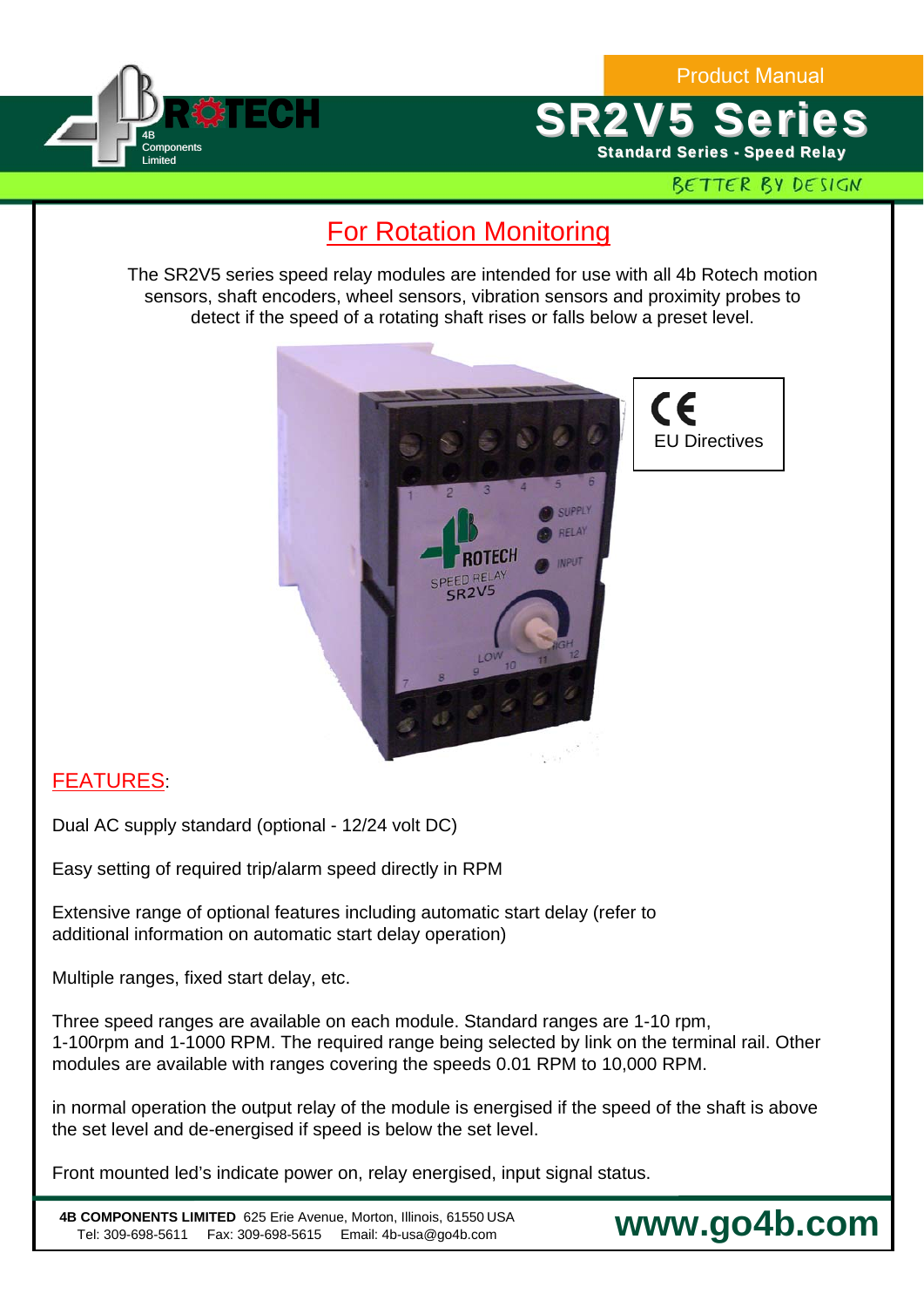## Dimensions and Installation R©TECH

BETTER BY DESIGN

Shown in imperial

4B **Components** Limited



3

| Connections – DC 2/3 wire sensors ONLY |                     |                                                                                                             |             |                                                                  |
|----------------------------------------|---------------------|-------------------------------------------------------------------------------------------------------------|-------------|------------------------------------------------------------------|
|                                        | $\overline{c}$<br>3 | Neutral<br>110/120V 60Hz<br>220/240V 50Hz                                                                   |             | AC mains power<br>supply                                         |
|                                        | 4<br>5<br>6         | N.O.<br>Common<br>N.C.                                                                                      |             | Output relay<br>rated<br>5A @ 250VAC / 30VDC                     |
|                                        | 7<br>8<br>9         | 0VDC<br>Input<br>+12 VDC                                                                                    | <b>Blue</b> | Blue<br>2 Wire Black<br>Wire<br>Brown / Sensors Brown<br>Sensors |
|                                        | 10<br>11<br>12      | No links<br>$= 0$ to 10RPM<br>Range<br>Links<br>Link 10 to 11 = 0 to 100RPM<br>Link 10 to 12 = 0 to 1000RPM |             |                                                                  |

Note: For A Type Sensor, a 1K Resistor must be fitted between Terminals 8 & 9.



**4B COMPONENTS LIMITED** 625 Erie Avenue, Morton, Illinois, 61550 USA Tel: 309-698-5611 Fax: 309-698-5615 Email: 4b-usa@go4b.com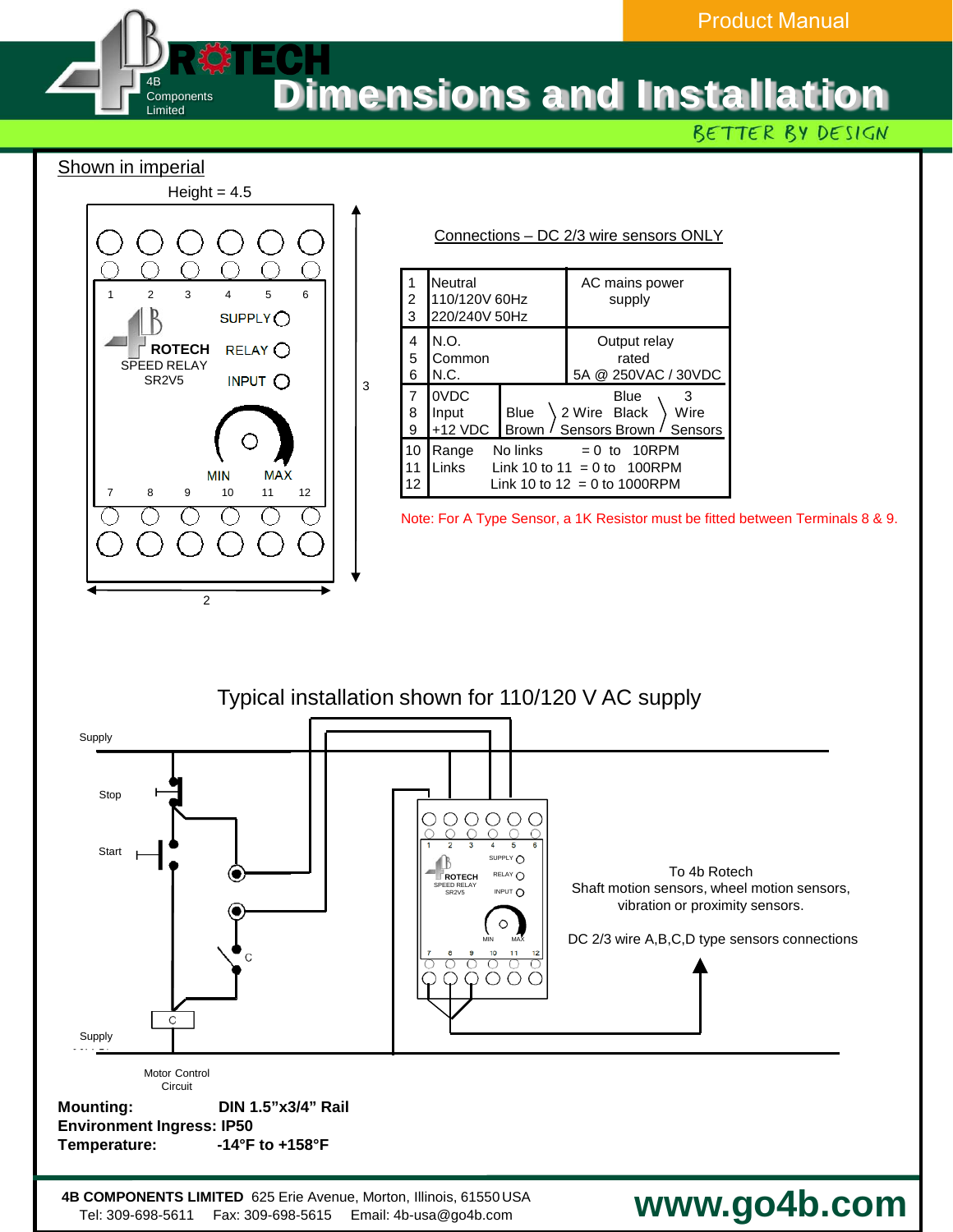Product Manual



# **SR2V5 Ser**

Commissioning and Testing

## BETTER BY DESIGN

#### Commissioning and testing must only be carried out by a qualified and competent Technician who is fully familiar with the plant to which the "4b rotech" equipment is Installed.

- 1. The SR2V5 Speed Relay monitors the speed of a drive and gives a signal if the speed of the drive falls below or rises above its normal running speed, the output relay of the SR2V5 can be connected to give a variety of control functions:
	- 1.1 The output relay can be connected to sound an alarm, bring on a warning light, etc
	- 1.2 It can be connected into the motor control circuit to switch off / trip out the drive motor.
	- 1.3 It can be connected into the motor control circuit of a conveyor, machine, etc, proceeding the drive to which it is fitted, to stop the delivery of material, etc to the drive that has slowed down or stopped.
	- 1.4 With the use of additional control relays and / or timers the above functions can be combined, plus many others created.
- 2 Use of the automatic start up delay is optional, this feature is normally only required when the SR2V5 is connected as in 1.2 above and the time taken to reach normal, running speed is several seconds longer.

#### **SETTING UP**

- 1 Check that all connections are correct and any links fitted to select the running speed range.
- 2 Turn the potentiometer on the SR2V5 Speed Relay fully anti clockwise.
- 3 Start the drive.
- 4 "Supply On" and "Relay On" indicators should be illuminated and "Input" indicator should be pulsing or partly illuminated.
- 5 Turn the potentiometer slowly clockwise until the "Relay On" indicator extinguishes.
- 6 Now turn potentiometer anti clockwise until "Relay On" indicator just illuminates.
- 7 The SR2V5 Speed Relay is now set to de- energise if the speed of the drive decreases below that set on the potentiometer.
- 8 If the drive is subject to temporary short period decreases in speed that you wish to ignore, the potentiometer can be turned further anti- clockwise to say 80% or 70% etc, of normal speed, the SR2V5 Speed Relay will then only de – energise if the speed of the drive falls below this setting.
- 9 Test by starting and stopping the drive, when running normally "Relay On" indicator will be illuminated, observe that when the stop button is pressed, as soon as the drive speed decreases below that set on the potentiometer, the "Relay On" indicator extinguishes.